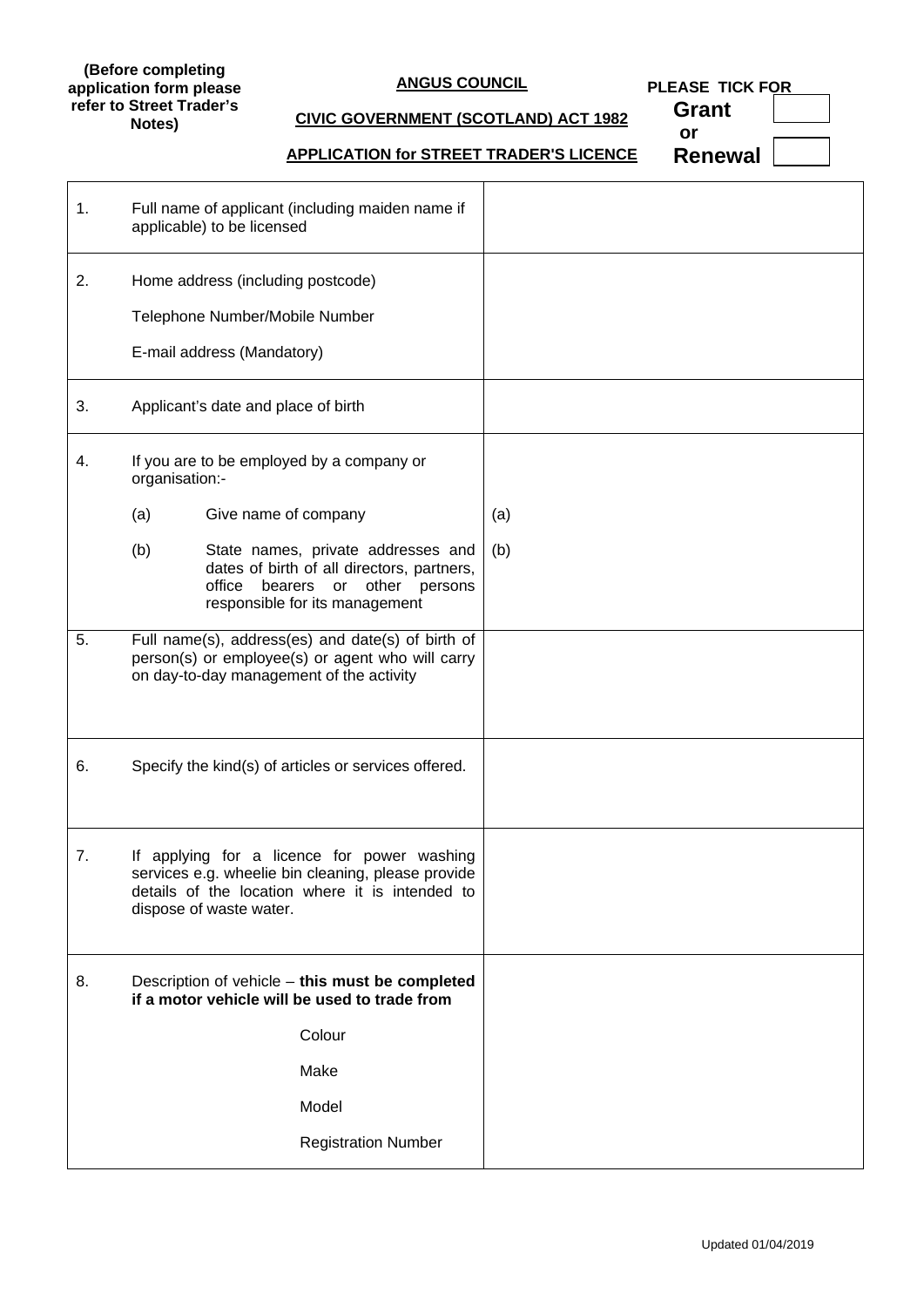8. State below particulars of any convictions or offences against the applicant or any person(s) named in questions 4 and 5 overleaf. Please note that these convictions and any future convictions may be referred to the Civic Licensing Committee and may be dealt with in public. Convictions which are spent under the Rehabilitation of Offenders Act 1974 do not have to be included but may also, in certain circumstances, be referred to by the Committee:- (continue on separate sheet if necessary):-

| Name of Person | Date | Court | Offence | Sentence/Fine |
|----------------|------|-------|---------|---------------|
|                |      |       |         |               |
|                |      |       |         |               |
|                |      |       |         |               |

## **DECLARATIONS:-**

The information you have provided on this Application form, and from supporting documentary evidence – where applicable, will be processed by Angus Council (the "data controller") for the purposes of the General Data Protection Regulation and the Data Protection Act 2018 (UK GDPR)in order to process your Licensing Application.

For the purpose of dealing with your application, we will share your information in accordance with the Civic Government (Scotland) Act 1982, other licensing legislation and with relevant internal services of Angus Council

The Council may also check information provided by you, or information about you provided by a third party such as NHS Tayside, Scottish Fire and Rescue Service, Scottish Ambulance Service and Police Scotland with other information held by us. We may also get information from those third parties or share your information with them in order to check its accuracy, prevent or detect crime, protect public funds or where required by law.

Please note that you should read this service specific Privacy Notice in conjunction with the council's Full Privacy Statement which is accessible on the council's website at:

[https://www.angus.gov.uk/council\\_and\\_democracy/council\\_information/information\\_governa](https://www.angus.gov.uk/council_and_democracy/council_information/information_governance/angus_council_full_privacy) [nce/angus\\_council\\_full\\_privacy.](https://www.angus.gov.uk/council_and_democracy/council_information/information_governance/angus_council_full_privacy)

#### **Data Protection Act 2018**

The information on this form may be held on an Electronic Register which may be available to members of the public on request.

#### **PLEASE NOTE – IT IS AN OFFENCE TO MAKE A FALSE STATEMENT IN OR IN CONNECTION WITH THIS APPLICATION**

Criminal Law (Consolidation) (Scotland) Act 1995 Section 44(2)(b)

**I understand that Angus Council are permitted to accept applications for the grant or renewal of this licence; objections or representations; and notifications of any change to the licence, by means of electronic communication. Applications, objections, representations or notifications can be sent to the Council by email to [LAWLicensing@angus.gov.uk.](mailto:LAWLicensing@angus.gov.uk)**

**I permit Angus Council to give notice and provide reasons in relation to granting, refusing, renewing, changing, altering, varying, suspending, and revoking the licence by means of email. I authorise the email address provided by me on this application to be used for this purpose.**